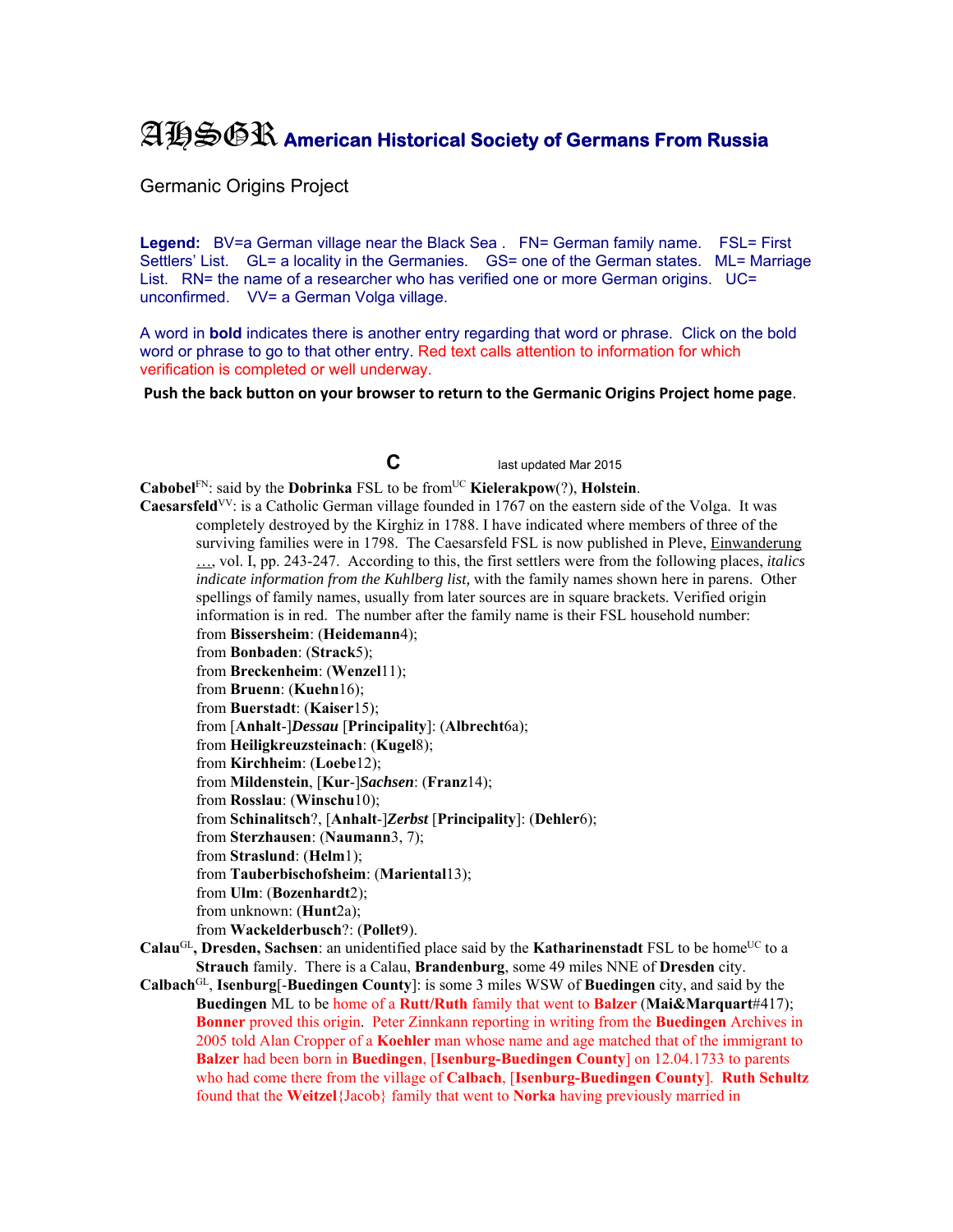**Boenstadt**, left for Russia from **Calbach**. The **Buedingen** ML also says Calbach was home<sup>UC</sup> to a **Wagner** man who married in 1766 an adopted daughter of a **Reuther** family; by 1767 the couple was in **Kutter**; Stumpp says Calbach was near **Buedingen** (**Mai&Marquardt**#534). According to **Bonner** a **Dudelsheim** marriage record said this was home<sup>UC</sup> to a **Knack** woman who married in 1766 a **Scheidt**{J.Phil.} man; they then moved to **Balzer**.

- **Calbach**<sup>GL</sup>, **Kurmainz**: an unidentified place said by the **Keller** FSL to be home<sup>UC</sup> to an **Adam** family. Maybe **Kurmainz** here should be **Isenburg**?
- **Calbach**GL: also see **Karbach**.
- **Calbe**?, [**Magdeburg Duchy**, **Kur**-]**Brandenburg**: is 26 km SSE of **Magdeburg** city and was said by the **Urbach** FSL to be home<sup>UC</sup> to a **Goldmann** family.
- **Calenberg Principality**, **Kurbraunschweig**: in 1705 this principality which included **Hannover** city and much land especially to the SW of the city was merged with Brausnswig-Lueneburg Duchy to form **Kurbraunscheig** ( aka **Hannover Electorate**).
- **Callebach**{Matthaeus}: married **Bauer**{M.Magdalena} in **Luebeck** on 9 June 1766 (**Mai&Marquardt**#169). I did not find them in **Kulberg**, **T** or **KS**.
- **Calw**GL, **Calw** [**Amt**], **Wuerttemberg**: is some 20 miles WSW of **Stuttgart, Baden-Wuerttemberg**. The **GCRA** found unverified suggestions that this was home<sup>UC</sup> to the **Falz/Volz** family that settled in **Neudorf**.
- **Calw** [**Amt**], **Wuerttemberg**: is 11 miles SSE of **Pforzheim** city, and was an Oberamt administrative center. Said, no locality mentioned, to be home<sup>UC</sup> to the **Guld** family that went to **Glueckstal**.
- **Camberg** [**Amt**]: aka **Kamberg**, nka Bad Camberg, this condominium, which stretched from just SW of **Camberg** town to some 10 km to the NE, was from the 1500s to the 1790s jointly administered by **Kurtrier** and **Nassau-Dillenburg Principality**. Camberg, the principal town, is some 15 miles N of **Wiesbaden** city. Said by the **Brabander** FSL to be home<sup>UC</sup> to a **Hirsch** family. Said by the **Dehler** FSL to be home<sup>UC</sup> to a **Buchner/Buechner** family. Said by the **Ober-Monjou** FSL to be homeUC to a **Giebler** family. Kuhlberg said this was in [**Kur-**]**Trier**; which probably handled foreign relations for the condo.
- **Cambrai**, [**Frankreich**]: is 108 km SW of **Brussels** city and was said by the **Schoenchen** FSL to be home<sup>UC</sup> to a **Moni** family.
- **Cambre**<sup>GL</sup>, **France**: said by the **Preuss** FSL to be home<sup>UC</sup> to an **Becker** family. This surely is the same place as the preceding entry.
- **Caneau**<sup>VV</sup>: an alternate spelling for **Kano**<sup>VV</sup>.
- **Cannstatt**GL**, Wuerttemberg**: now called the Bad Cannstatt neighborhood on the western side of **Stuttgart, Baden-Wuerttemberg**.
- **Capel**<sup>FN</sup>: said by the **Katharinenstadt** FSL to be from<sup>UC</sup> **Rostock** with a **Feidel** wife from<sup>UC</sup> Luebeck. Later spelled **Kappel** (**Mai1798**:Ka73).
- **Capitaine**<sup>FN</sup>: said by the **Franzosen** FSL to be from<sup>UC</sup> **Chamou Abvsini**?, **Frankreich**. I could not find this family in the 1798 Volga censuses.
- **Cappel**<sup>GL:</sup> an unidentified place said by the **Boregard** FSL to be home<sup>UC</sup> to the (**Paulson**[**Paulsen**]163 Kuhlberg said this was in **Holstein**. There is a **Kappel** some 37 miles NE of **Kiel** city.
- **Caps** {Peter}: said by **KS**123 to have left<sup>UC</sup> **Bonbaden** with wife and 3 children; this family called Kippes by Recruiter Beauregard's list (**Lk**25).
- **Carbon**FN: see **Kornborn** per **KS**124.
- **Carcassonne**, [**Frankreich**]: said by the **Galka** FSL to be home<sup>UC</sup> to a **Berg** family. Same place as the next entry.
- **Carcassonne**GL, **Languedoc**, **Frankreich**: is 153 miles W of Marseille, and said by the **Brabander** FSL to be home<sup>UC</sup> to a **Pischki** family.
- **Carl**{Franz}: see **Karl**{Franz}.
- Carl/Karl<sup>FN</sup>{Christoph}: Danish records said this Lutheran left<sup>UC</sup> Amte Seeheim, Hessen-Darmstadt **Landgraviate** and arriving at **Schleswig city, Schleswig Royal Duchy** in May 1761; with his wife and daughter they lived at #17 Colony G18 "Neuboerm", Amt **Gottorf**, which they left in June 1764. Said by the **Balzer** FSL #11 to be fromUC **Lowenstein**, and by the Stumpp version to be fromUC **Kur**-**Pfalz** (no locality indicated). The maiden name of the wife was given as **Maurer** in 1798 (**Mai1798**:Bz42; for possible other lines of this family also see Bz12?, 51?, and 104?).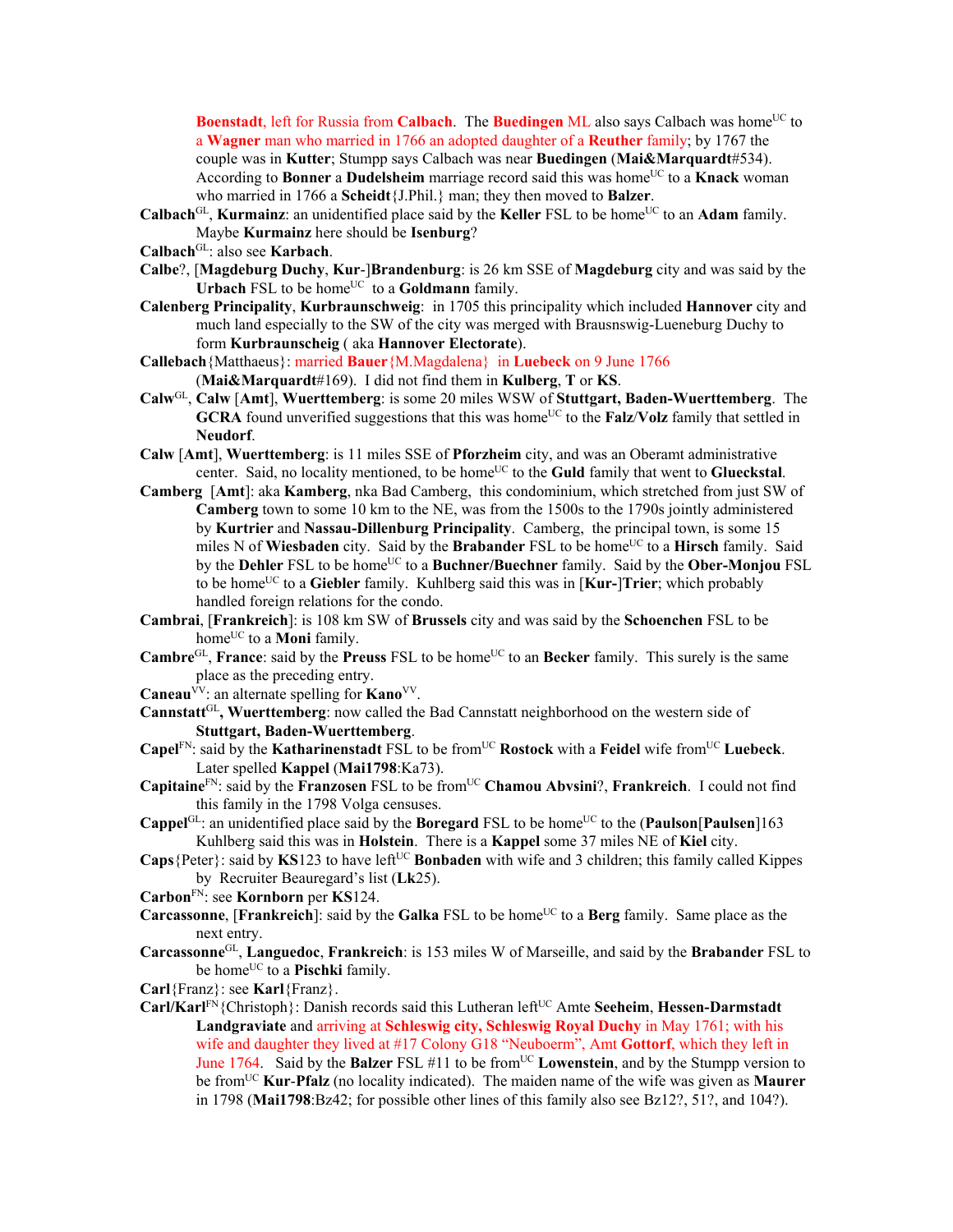- **Carl**<sup>FN</sup>: said by the **Boregard** FSL to be from<sup>UC</sup> **Haldorf**. According to a **Luebeck** ML this **Kerl** man married a **Winterwerber** woman in 1766 (**Mai&Marquardt**#101).
- **Carl** FN: said by the **Stahl-am-Tarlyk** FSL to be from<sup>UC</sup> **Scherschir**?, **Daenemark** [**Kingdom**]. I could not find members of this family in **Mai1798**.
- **Carl**{Gottfried}: a **Rosslau** ML records Gottfriedt's marriage to **Fliegel**{M.Elisabeth} on 7 April 1766
- (**Mai&Marquardt**#908). No origin was given for him. Not found in any later record. **Carl**FN: go to **Karl**.
- **Carlen**{Ursula Barbara}: using LDS film #1340215 Corine **Hirt** found that she was wife of {Michael Albrecht} and mother to both {J.Michael} and {J.George} who were baptized in **Neuenstein**  1723-1728. said by the **Dreispitz** FSL to be from<sup>UC</sup> Neira?, **Gommern**?. In 1798 the family name was spelled **Steinle** and **Steinlein** (**Mai1798**:Dr8/13).
- **Carolin**FN: see **Kartlein**.
- **Carstens/Karstens** {Thomas}: Danish records said he was a Lutheran from<sup>UC</sup> Uhlsbuell in Eiderstedt and lived at #4 "Volle Tasche" in Colony G10 "Friderichsgraben", Amt **Gottorf**; he was last recorded in **Denmark** in Jan. 1765; he probably went to **Riebensdorf** colony in **Woronesh** (**EEE** p.369, for more detail go there).
- **Casper** FN: see **Casspar**.
- **Caspar**{Fritz}: see **Fritz**{Caspar}.
- **Caspar**{Johann}: a **Luebeck** ML recorded his 16 October 1765 marriage to **Wiencken**{A.Sophia} (**Mai&Marquardt**#41 and **KS**124). I could did find them in any later record.
- **Caspar** { $J.$  Peter/Peter}: according to **KS**124 he left<sup>UC</sup> **Mettenheim** near **Worms** with wife and child(ren?). **Mai&Marquardt**#1237 said they were headed for<sup>UC</sup> Dietel. He and wife {Catharina} arrived in **Russia** 13 Sept 1766 (**Kulberg**5883). Later in 1766 in **Oranienbaum** they took transport for the **Volga**; a son was born enroute (**T**6424-6426. He is not the man who settled in **Cheisol**. I could not find them in any later record.
- **Cassel**<sup>GL</sup>, **Kurtrier**: an unidentified place said by the **Mariental** FSL to be home<sup>UC</sup> to a **Herz** family.

**Cassner**: go to **Kaessner**.

- **Casspar/Casper**FN{M.Anna}: married Sowalter{Joseph/Josef} 12 June 1764 in **Rosslau** (**Mai&Marquardt**#870, **KS**124 &158). Not found in **Kulberg** or **T**. By 14 July 1766 they had settled at **Rohleder** 25, he said to be from<sup>UC</sup> Pilsen, Boehmen. For 1798 see Mai1798:Rl16.
- **Castell-Castell County**GS: it was a scattered county with one parcel about 5 miles SE of Karlstadt, another about 9-10 miles SE of **Wuerzburg** city, and others 12 to 30 miles E of **Kitzingen**. In 1806 it was absorbed by the Kingdom of **Bavaria**.
- **Castello**<sup>FN</sup>: said by the **Leitsinger** FSL to be from<sup>UC</sup> **Katellaun**. I could not find this family in the 1798 Volga censuses.
- **Caucasus:** a prime German settlement area to the east of the Black Sea.
- **Celline**GL: aka **Czelline**.
- **Cerdt**: see **Eerdt**.
- **Certach**FN: see **Gerlach**.
- **Certele**<sup>FN</sup>: said by the **Franzosen** FSL to be from<sup>UC</sup> **Paris**, **Frankreich** with the orphan girl

**Mounie**{M.Angelika} in the household. I could not find this family in the 1798 Volga censuses. **Cervenka**GL: see **Tscherwenka**, **Batschka**, **Hungary**.

- **Cesaria<sup>GS</sup>:** an unidentified place said by the **Norka** FSL to be home<sup>UC</sup> to a **Spady** family.
- **Ceyer**{Anton}: **KS**124 says he left **Unterleichtersbach** near **Wuerzburg**. I did not find him in any FSL or in **Mai1798**.
- **Chaisol**VV:: an alternative name for **Cheisol**VV.
- **Chalitz/Schalitz**{Anton}: from<sup>UC</sup> **Dietigheim** 27 June 1766 married the widow **Busch**{K.Maria Teresia} nee **Franck** in **Buedingen** (**Mai&Marquardt**#721). **KS**124 reported he was fromUC **Mettenheim** near **Worms**.Not found in **Kulberg** or in **T**. By July 1776 they had settled at **Semenovka** FSL (#3) which listed them as **Schalitz** and said he was from<sup>UC</sup> **Thuengersheim**. An early translation of the Semenovka FSL had said he was from<sup>UC</sup> Dietesheim, near Steinheim**am-Main** (**KS**153). In 1798 she probably was the widow **Schalitz**{A.Maria} in **Semenovka** (**Mai&Marquardt**#721 and **Mai1798**:Se26).
- **Cham**GL, **[Kur-]Bayern**: is 29 miles NE of **Regensburg**, and said by the **Herzog** FSL to be home<sup>UC</sup> to a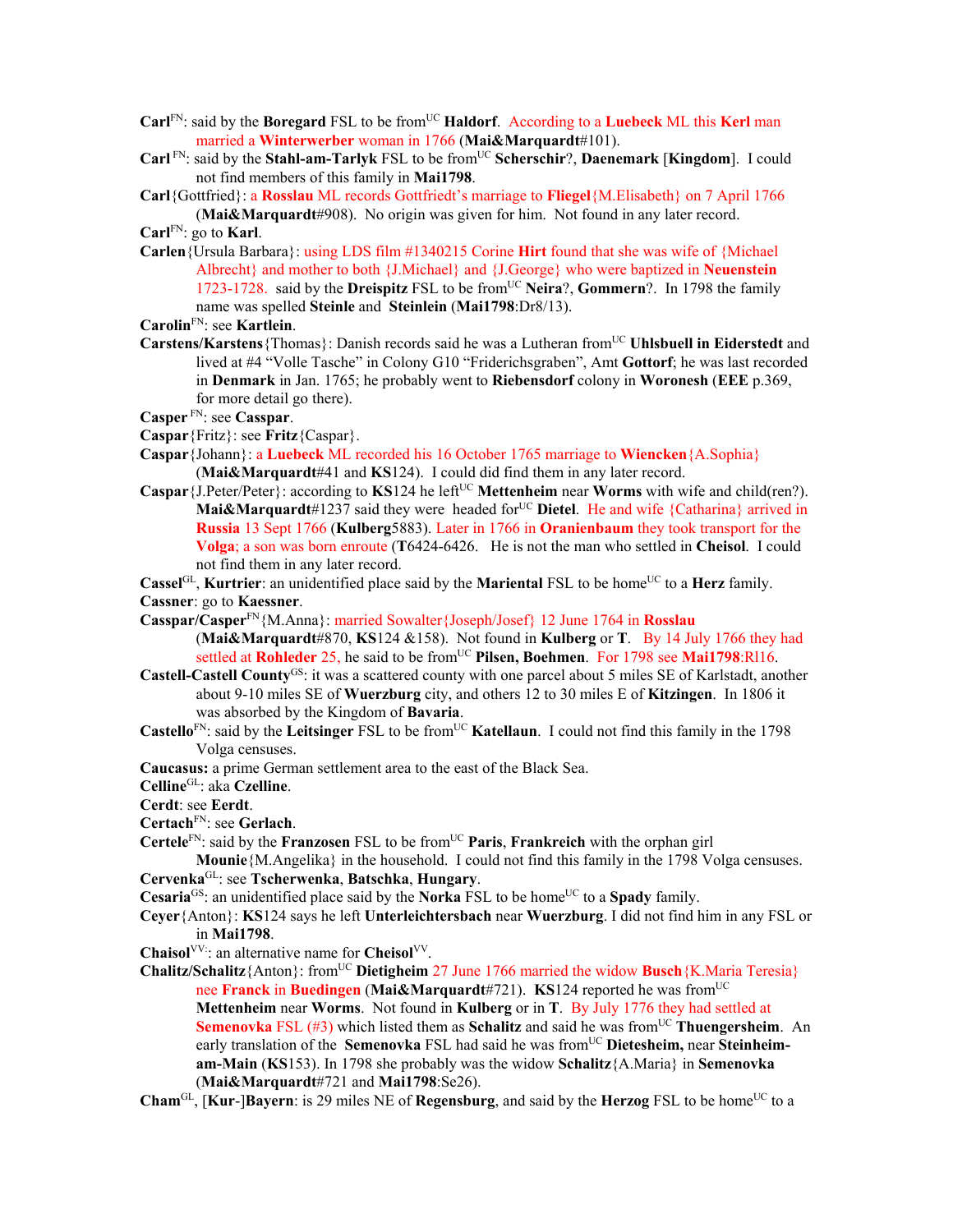**Pfundner** family.

**Chambonse**?, **Frankreich**: an unidentified place said by the **Franzosen** FSL to be home<sup>UC</sup> to an **Inou** family.

**Chamine**FN: see **Schaminais**.

- **Chamou Abvsini?, Frankreich**: an unidentified place said by the **Franzosen** FSL to be home<sup>UC</sup> to a **Capitaine** family.
- **Champagne**GL, **Frankreich**: was the first province W of the Lorraine, capital at Reims, and mostly in the area between the Marne and Aisne Rivers. Said (no locality mentioned) by the **Franzosen** FSL to be homeUC to a **Lebloine**{Joseph} family. Said (no locality mentioned) by the **Katharinenstadt** FSL to be home<sup>UC</sup> to a **Derarotier** and possibly a **Cronaguis** family. However, these references could have been to any one of the more than 15 localities in France so-named.

**Chandelier**<sup>FN</sup>: said by the **Louis** FSL to be from<sup>UC</sup> **Busendorf**, **Lothringen**.

**Chardon**{Abraham Isaak}: fromUC **Bern** married **Borell**{A.Maria} in **Buedingen** on 1 April 1766

- (**Mai&Marquardt**467, **KS**122, 124). Not found in **Kulberg**, **T**, any published FSL, or in **Mai1798**.
- **Charles**<sup>FN</sup>: said by the **Katharinenstadt** FSL to be from<sup>UC</sup> **Baronville(?), Luxembourg** with a **Mueller** wife from<sup>UC</sup> **Erlangen**.
- **Charpentier**<sup>FN</sup>: said by the **Franzosen** FSL to be from<sup>UC</sup> Paris, Frankreich. I could not find this family in the 1798 Volga censuses.
- **Chasselois**<sup>FN</sup>: said by the **Cheisol** FSL to be from<sup>UC</sup> **Rheinholz**?, **Oesterreich**. Spelled **Shazlov** in 1798 (**Mai1798**:Ka68).
- **Chasselois**VV:: an alternative name for **Cheisol**VV; also an alternative name for **Preuss**VV.
- **Chateau-Gontier**, **Frankreich**: is 56 miles SW of **Alencon**, **France**, and said by the **Franzosen** FSL to be home<sup>UC</sup> to an **Oudiu** family.
- **Chatreau**, **Frankreich**: an unidentified place said by the **Franzosen** FSL to be home<sup>UC</sup> to a **Roisingnole** family.
- **Chavalier**?FN: said by the **Brabander** FSL to be from<sup>UC</sup> **Laplen**?, **Dofen**?. For 1798 see **Mai1798**:Bn13.
- **Cheisol**VV (aka **Chaisol** and **Chasselois**) is a German Catholic village on the eastern side of the Volga. It was completely destroyed by the Kirghiz in 1785, but evidently most of its people survived, moving to nearby villages. Its FSL is now published in Pleve, Einwanderung …, vol.I, pp. 249- 261. According to this, the first settlers were from the following places with the family names shown here in parens. The number with the name is their household number in the FSL: from **Bernkastel**, [**Kur-**]**Trier**: (**Peter**17, 18, **Weinrich/Weirich**19);
	- from **Bitche**, **Frankreich**: (**Sander**35);

from **Liebau**, **Schlesien**: (**Kaspar**{Anton}30 and **Berns/Bern/Behrens**31);

- from **Losen**?, [**Kur-**]**Trier**: **Koehler**/**Kohlner**7, and perhaps **Hein**7a);
- from **Luxembourg**: (**Kieffert**/**Manrich**39);
- from **Montain**, **Frankeich**: (**Fisch**3);
- from **Rheinholz**?, **Oesterreich**: (**Chasselois**/**Shazlov**1);
- from **Saarburg**, [**Kur-**]**Trier**: (**Becker**10, **Bersch**/**Bertsch**5, **Gaenseblum**/**Gaensenblum**11, **Husch**/**Kusch**28, **Nicholas**/**Nikolai**6, **Nussbaum**2, **Ort**/**Orth**4, **Schmidt**24, **Spiess**21,
	- 22, 29, **Thome**23, **Tierry**/**Tire**27, **Werner**{Johann}40, and perhaps **Gross**22a);
- from **Saarlouis**, **Lothringen**, **Frankreich**: (**Bach**25, **Kreweldinger**/**Krehfeldinger**20);
- from **Seret**, **Lothringen**, **Frankreich**: (**Haas**26);
- from **Sierck**, **Frankreich**: (**Maerz**/**Mertz**/**Markus**17, **Schoenberger**8, 9);
- from **Trier**: (**Bollich**/**Bolig**/**Bolg**13, **Kasper**{Peter}37, **Muss**16, **Schuller**/**Schiller**15, **Stoller**34, **Welter**/**Walter**12, **Wilger**36, and possibly **Heinz**/**Hein**15a);
- from **Willbach**, **Kurmainz**: (**Haale**/**Halle**38);
- from **Wuerzburg** [**Bishopric**]: (**Werner**{Johannes and Christoph}34a);

from **Zweibruecken** [**Duchy**]: (**Leindecker**/**Leidecker**32, 33).

**Chemnitz**{Karl/Carl Christian}: he married **Breuss**{A.Maria} 8 August 1766 in **Luebeck**

(**Mai&Marquardt**#122). **KS**124 has Karl but mistakenly said the year was 1765. Not found in **Kulberg**, **T** or in any published FSL or in **Mai1798**.

**Chernigow**: see **Belowescher Kolonien**.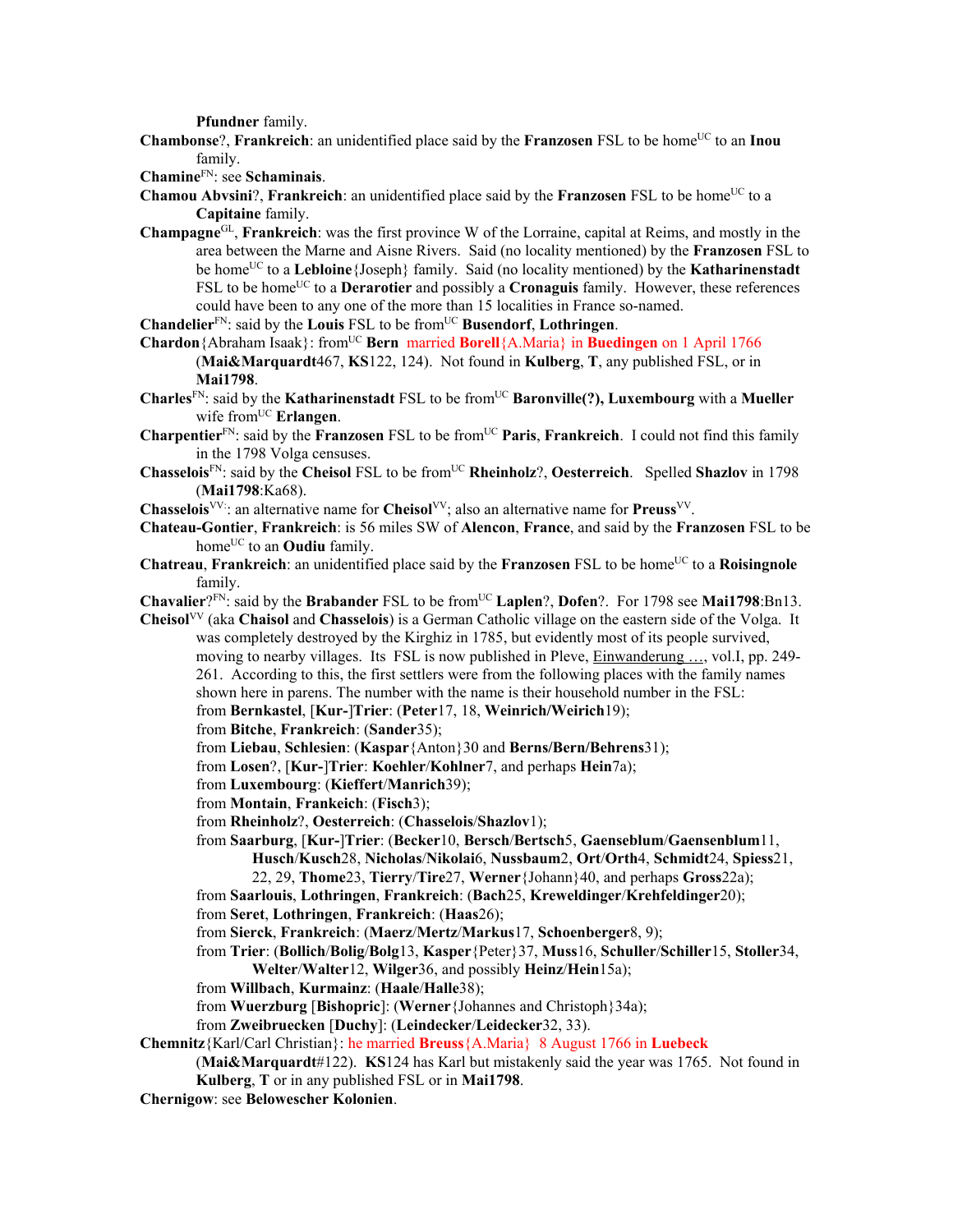**Cherson**BV: an early name for the **Odessa** region.

**Cherwenka**GL: see **Tscherwenka**, **Batschka**, **Hungary**.

- **Chez**(?), an unidentified locality or state said by the **Frank** FSL to be in France and home<sup>UC</sup> to a **Fourau** family.
- **Chochsheim**GL, **Bruchsal** [**Amt**], **Baden**: this must be **Gochsheim** some 7 miles ESE of **Bruchsal** city, and was mistakenly said by **KS**:221 to be home<sup>UC</sup> to the **Bender** family that went to **Bergdorf**, **Kassel** and **Neudorf**. See the **GCRA** book for more.
- **Choise-la-Roy**VV**,** an alternative name for **Preuss**VV.
- **Choren**, **France**: this would seem to be **Cocheren** or Kocheren in the Lorraine 13 km SW of Saarbruechen city.
- **Chorrlein**{Christoph}: **KS**124 says he left **Hammelburg** with wife and 4 children. I have been unable to find this couple in any published FSL or in **Mai1798**.
- **Chrepin**<sup>FN</sup>: said by the **Katharinenstadt** FSL to be from<sup>UC</sup> St. Hilaire, Frankreich.
- **Chrispens**{J.Heinrich}FN: see **Crispens**.
- **Chrissniwalde**GL, **Poland**: an unidentified place which the **GCRA** found associated in 1796 with a **Radak** family and guessed was in the **Netze River Valley**.
- **Christ**<sup>FN</sup>{Martin}: said by the **Dehler** FSL (#27) to be from<sup>UC</sup> **Krossau**, **Hohenzell**?. I could not find this in **Mai1798**.
- **Christ**{Margaretha}: the wife of **Brandner**FN{J.Jacob, father of Paul of **Langensteinbach**}. See his entry for more.
- **Christ**FN{J.Ernst}: a **Luebeck** ML reported his 24 April 1766 marriage to **Fris{Catharina}**; he was said to be fromUC **Lindheim** and she fromUC **Gelnhausen** (**Mai&Marquardt**#137). **KS**124 had their names and Lindheim, but had 1765, the wrong year. I could not find this couple in any published FSL or in **Mai1798**.
- **Christ**<sup>FN</sup>{Peter}: said by **KS**124 to have left from<sup>UC</sup> **Ulm** near **Wetzlar**. I could not find him in any published FSL or in **Mai1798**.
- **Christ**{Wilhelm}: **KS**:82 and 124 say this party of 1 fromUC [**Kur**-]**Sachsen** (no locality mentioned) in 1764 was sent on to the **Saratov** area as part of the group of colonists transported under the command of Captain Paykul and Cornet Rehbinder. I have not found him in any published FSL.
- **Christian**FN: said by the **Dinkel** FSL to be fromUC **Kopenhagen, Daenemark**.
- **Christian**FN: this family name was found recorded in **Kirburg** marriage records 1762-1767; see **Flegel** trip.
- **Christian Erlang**GL: this must be **Erlangen**.
- **Christians**{Wiebke}: married in Aug 1763 in **Kropp, Schleswig Royal Duchy** as the second wife of **Stahl**{Friedrich} (**EEE** p.611), who later settled first in **Denmark** and then at **Stahl-am-Karaman** FSL #10
- **Christians**{A.Margaretha}: married **Schaeffer**{J.Michael} in **Buedingen** 15 March 1766 (**Mai&Marquardt**#434 & **KS**153).
- **Christiannsfeld**GL, **Denmark**: may have been 75 miles NNE of **Kiel** city, and was proven by Dr. Stefan Fruehauf of Heidelberg, Germany, to have been the death site of the father of Pastor Fruehauf of **Neudietendorf**, **Gotha**, near **Erfurt**.
- **Christiansen**FN: said by the **Boregard** FSL she was a single woman fromUC **Riomkin**?.
- **Christiansen**FN: said by the **Schaefer** FSL to be fromUC **Kopenhagen**, **Daenemark** [**Kingdom**]. For 1790 and 1798 see **Mai1798**:Mv2523,Rm15.
- **Christiansen**<sup>N</sup>: said by the **Schwed** FSL to be from<sup>UC</sup> **Saint-Omer**?, **Frankreich**. I could not identify them or any likely descendants in **Mai1798**.
- **Christin**?{Susanna}: she shows up in 1798 in Luzern as the  $(2<sup>nd</sup>)$ ? wife of Flack{Christian} (**Mai1798**:Lz3); I found her in no FSL; she may represent a **Luzern** first settler family.
- **Christinen**( $?$ )<sup>GL</sup>, **Daenemark**: an unidentified place said by the **Katharinenstadt** FSL to be home<sup>UC</sup> to a **Wiedeberg** family.
- **Christman**{Peter}: Danish records say this man of Reformed faith fromUC **Grosssachsen, Oberamt Heidellberg, Kurpfalz** arrived at **Fridericis, Juetland Royal Province** with wife and 2 children in May 1760; they lived in Colony J3 "Friderichsmose", Amt Silborgand and were last registered in **Denmark** in Jan. 1765. They arrived at Kronstadt near St. Petersburg in May 1766 and in Aug.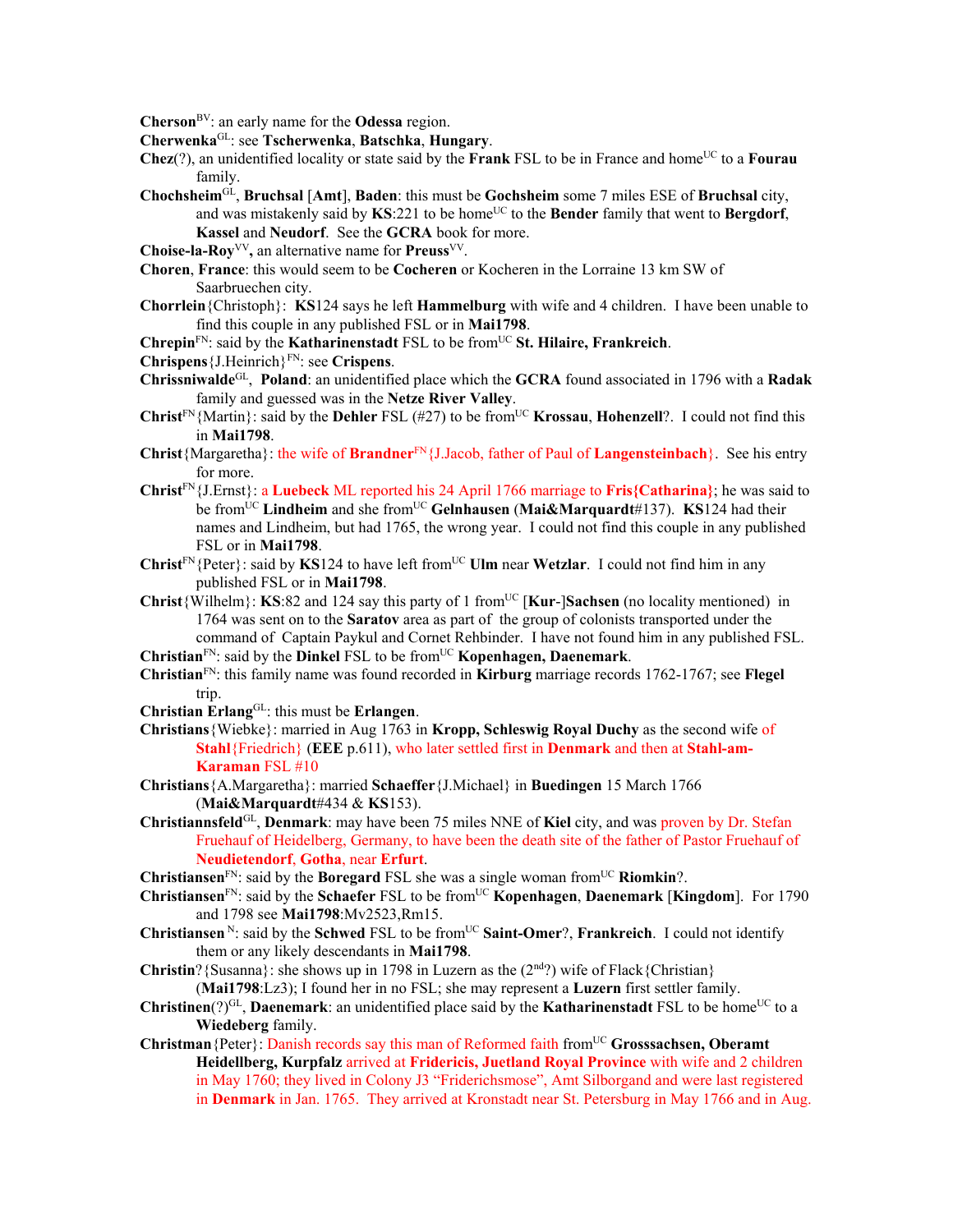1766 he signed a commitment to settle in **Hirschenhof** colony in **Latvia** (**EEE** p.371, for more detail go to this).

**Christmann**{J.Conrad}: fromUC **Ober-Ramstadt** married **Glas**{Johannetta}in **Friedberg** 5 April 1766 (**Mai&Marquardt**#801). Not found in any later source.

**Christoph**: see **Christopher**.

- **Christophel**: see **Christopher**.
- **Christopher**<sup>FN</sup>: said by the **Dinkel** FSL to be from<sup>UC</sup> **Klosten**(?), **Holstein**. Later spelled **Christoph** and **Christophel**.
- **Chroserei**<sup>GL</sup>, **Holstein** [Duchy]: an unidentified place said by the **Shcherbakovka** FSL to be home<sup>UC</sup> to the **Blehm** family.
- **Cicer**FN: (Hungarian spelling of **Zitzer**.
- **Claessen**: see **Classen**.
- **Clandy**{Christoph}: **KS**124 says he left **Markoebel** near **Hanau** [no date specified]. I could not find him in any published FSL or in **Mai1798**.
- **Clas**FN{J.Jost}: filed among the **Claus**.
- **Classen**{J.Jost}: **KS**124 says he left **Brun** near **Wetzlar** with 4 children, and that the name could also be spelled **Claessen..** I could not find him in any published FSL or in **Mai1798.**
- **Claum**{Caspar}: **KS**124 says he left **Ranstadt** near **Buedingen** [no date specified] leaving his wife behind. I could not find him in any published FSL or in **Mai1798**.
- **Claus**: filed amonst the **Klaus** folk.
- **Clausen**{Otto}: Chronik der Heide- und Moorkolonisation im Herzogtum Schleswig, 1760-1765 (Husum: Husum Druck- und Verlagsgesellschaft, 1981).
- **Clauser**<sup>FN</sup>: said by the **Dobrinka** FSL to be from<sup>UC</sup> **Mikarstanik**(?), **Pfalz**. Arliss has found in parish records that this couple under the name **Clausner** married in **Neckarsteinach** where the wife's family lived but evidently Clauser himself was from some other nearby village, as yet unidentified. She has found early records Clauser families in **Elsenz** (some 5 miles SSW of **Sinsheim** city), **Kurpfalz**, and in **Menzingen** (some 9 miles SW of **Sinsheim** city), **Mentzingen Barony**, indicating the the family had earlier come from **Switzerland**.

**Clausner**FN: see **Clauser**.

- **Clauss**FN: this family name was found recorded in **Herborn** marriage records 1762-1767; see **Flegel** trip.
- **Clausthal**( $?$ <sup>GL</sup>: Said by the **Boaro** FSL to be home<sup>UC</sup> to a **Gottlieber**? family and possiblyto a **Meier** family. This probably is Clausthal now in **Lower Saxony**, some 19 miles E of **Einbeck**.
- **Cleeburg**GL, **Weissenburg** [**Amt**], **Elsass**: now Cleebourg, is some 3 miles SW of **Wissenbourg** city, and proven by **GCRA** to be home to **Hassauer** and **Michael** families that went to **Glueckstal**, as well as origin for the **Neuhart**{Valentin} family that went to **Kassel**. See the **GCRA** book for more details. Also spelled **Kleeburg**.
- **Cleer** {J.Hinr.}: married the widow **Lufft** {A.Margar.} nèe **Pinzel** in **Luebeck** 7 Aug 1766 both from<sup>UC</sup> [**Hessen-**]**Darmstadt** [**Landgraviate**] (**Mai&Marquardt**#283). I did not find them in any later source.
- **Clem**{J.Conrad}: Danish records said he was from<sup>UC</sup> Wuerttemberg and arrived with wife and 2 children at **Flensburg, Schleswig Royal Duchy** in June 1762 and in June 1763 left for **Russia** settling in **Riebensdorf** colony, **(EEE** p.371, for more detail see that).

**Cletter**: see **Kletter**.

**Cleyn**FN: see **Klein**.

- **Climbach**GL, **Rott parish**, **Weissenburg** [**Amt**], **Elsass**: aka **Klimbach**, was 2 miles W of **Rott** village; the **GCRA** proved it home to **Neuhart**{Martin} who went to **Kassel**.
- **Climbach/Klimbach**, **Weissenburg** [**Amt**], **Elsass**: both the 1816 **Kassel** census (#34, 101) and **KS**:415 said that this was home<sup>UC</sup> to the **Sattler** {F.Jacob, Peter} family.
- **Cloes**: filed among the **Klaus** folk.
- **Closs**FN: see **Clossen** and **Kloss**.
- **Clossen**: filed amonst the **Klaus** folk.
- **Clumm**{Moritz}: **KS**124 says he left **Wolfenhausen** near **Weilburg** with wife and 5 children [no date specified]. I could not find him in any published FSL or in Mai1798.
- **Cober**: go to **Kober**.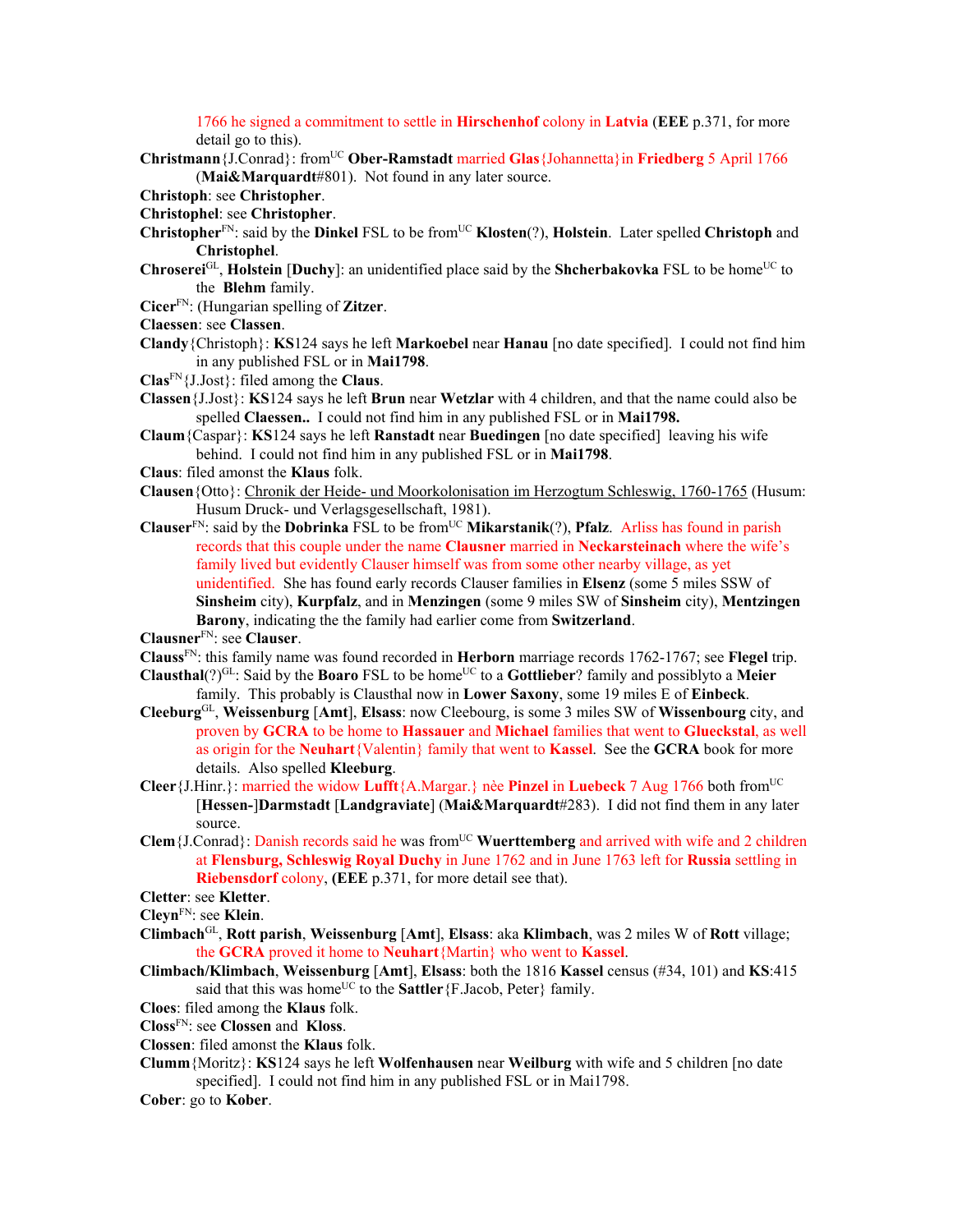**Coburg [Duchy**<sup>[GS</sup>: was a Saxon state (seated in the city of the same name) much of which was in the northern portion of **Bavaria** as well as southern **Thueringen**; said by Kuhlberg to be in **Sachsen**. Said (no locality mentioned) by the **Neidermonjou** FSL to be home<sup>UC</sup> to a **Wenzel**{Georg} family. Said (no locality mentioned) by the **Orlovskaya** FSL to be home<sup>UC</sup> to a **Stapf** family.

```
CocherenGL: see Choren.
```
- **Coellmer**FN: she is listed as frau **Goebel** in the 1816 **Glueckstal** census without origin; the **GCRA** thinks they may have found her in **Heddesbach**, **Eberbach** [**Amt**], **Elsass**, using **FHL** 1,189,180. See their book for detail. Also spelled **Koellmer**.
- **Coerper/Kerber**FN{Catharina}: **KS**125 says she married in **Nuernberg** in 1766 **Dentler**{J.Georg}. On 7 May 1766 this daughter of the late {Johannes} of<sup>UC</sup> Schluesselfeld married in Woehrd (**Mai&Marquardt**#795). On 14 Sept 1766 they arrived in **Russia** as {George & Catharina} (**Kulberg**#5629). Not found in **T**. By 19 August 1767 they had settled at **Brabander** FSL #59. The 1798 census says frau Dentler's maiden name was **Kerber** (**Mai1798**:Bn58).

Coethen<sup>GS</sup>: see Koethen.

**Colberg**GL: see **Kolberg**.

**Colberg/Colbert**{Daniel}: married **Wendel** {Benedicta Catharina} in **Luebeck** 30 April 1765; they were in **Die Luebecker Traulisten** but have not been found resident in **Russia**

(**Mai&Marquardt**#10). **KS**124 & 137 spell the names **Colbert** and {Benedikta Kathar.}. **KS**137 mistakenly lists her married to **Juergens**{J.Jacob}. I have been unable to find them in any published FSL or in **Mai1798**.

- **Colbert** GL: see **Colberg**.
- **Coldinghuus Amt**, **Schleswig Royal Duchy**: not Colding/Kolding itself, was some 36 km W of **Fridericia city** and was host to some German colonies established during 1759-62. A most useful map is found in **EEE** at p.113.
- **Coller**: see **Koller**.
- **Colmar**<sup>GL</sup>, **Elsass**: is some 39 miles SE of Strasbourg city and said by the **Laub** FSL to be home<sup>UC</sup> to a **Ganser** family and possibly to a **Graf** family.
- **Cologne**GL, see **Koeln**.
- **Colony Unknown** these families are known to have left north-western **Russia** for the Volga or even to have arrived on the Volga, but so far I have not been able to find them in any FSL or in any 1798 Volga census:
	- **Albert**{Johannes}, **Baecker**{Johann}, **Baumgarten**{Ernfried}, **Bellinger**{Maria},
	- **Blum**{Christoph}, **Bolwin**?{Jacob&Philipp}, **Bossert**{A.Maria}, **Bossert**{Elisabeth},
	- **Bruschner**[Sus.Christina}, **Bugert**?{Matthias}, **Bugert**?{Johann&Sophia},
	- **Conrad**{Christopher}, **Emer**{Johannes}, **Fink**{Georg}, **Fleischmann**{Georg},
	- **Friesendorf**[J.Anton}, **Gebauer**{Johannes}, **Gilbrig**{J.Gottfried}, **Hack**{Conrad},
	- **Hartmann**{Wilhelm}, **Hartung**{Johannes}, **Hartung**{Leonhard}, **Held**{G.Balzer},
	- **Hertz**{Adam}, **Hiltmann**{Johannes}, **Ignatius**{Conrad}, **Kaiser**{Caspar}, **Kern**[Baltasar},
	- **Kippes**{Peter}, **Klaas**{Peter}, **Koehler**[Caspar}, **Koenig**{Nicolaus}, **Kordilye**{J.Christian},
	- **Kostel**{Alexander}, **Krumert**?{J.Gottfried}, **Kunkel**{J.Georg}, **Kunkel**{Johannes},
	- **Lea**?{Anton}, **Leinert**{Conrad}, **Maertensheim**{Katharina}, **Menge**{J.Martin},
	- **Metzler**{Johannes}, **Morstein**?{Michael}, **Muehlecker**{Conrad}, **Pfeifer**[Johannes},
	- **Pikner**{Heinrich}, **Posauer**{J.Friedrich}, **Reier**{Johannes}, **Reimer**{Johannes}, **Rost**?{Georg},
	- **Rupp**{Nicolaus}, **Schick**[J.Heinrich}, **Schmidt**{Jacob}, **Schwab**{Katharina}, **Seibert**{Conrad}, **Sommer**{Christina&Maria}, **Spaeter**{Christian}, **Spohr**{Caspar}, **Stoessel**{Thomas},
	- **Walter**{Gottlieb}, **Weissbaecker**{J.Jacob}, **Weitmach**?{Nicolaus}, **Wens**?{Franz}.
- **Combat**<sup>FN</sup>: said by the **Seelmann** FSL to be from<sup>UC</sup> **Buedesheim**?, **Kurpfalz**. I did not locate them or any descendants in **Mai1798**.
- **Connelly**, **Doreen**: has a German document proving **Lich**, **Lohrey** and **Reifschneider** families in **Lesisenwald**.
- **Conrad**<sup>FN</sup>: said by the **Bauer** FSL to be from<sup>UC</sup> **Neustadt**, **Bayreuth**. For 1798 see **Mai1798**:Br45.
- **Conrad**<sup>FN</sup>: said by the **Bettinger** FSL to be from<sup>UC</sup> **Nuernberg**. I could not find him in **Mai1798**es.
- **Conrad**FN: said by the **Warenburg** FSL to be a stepson of **Berger**. I could not find him in **Mai1798**.
- **Conrad**{Christopher}: said by Recruiter Beauregard's list to have been fromUC **Kauschwitz** (**Lk**9). I could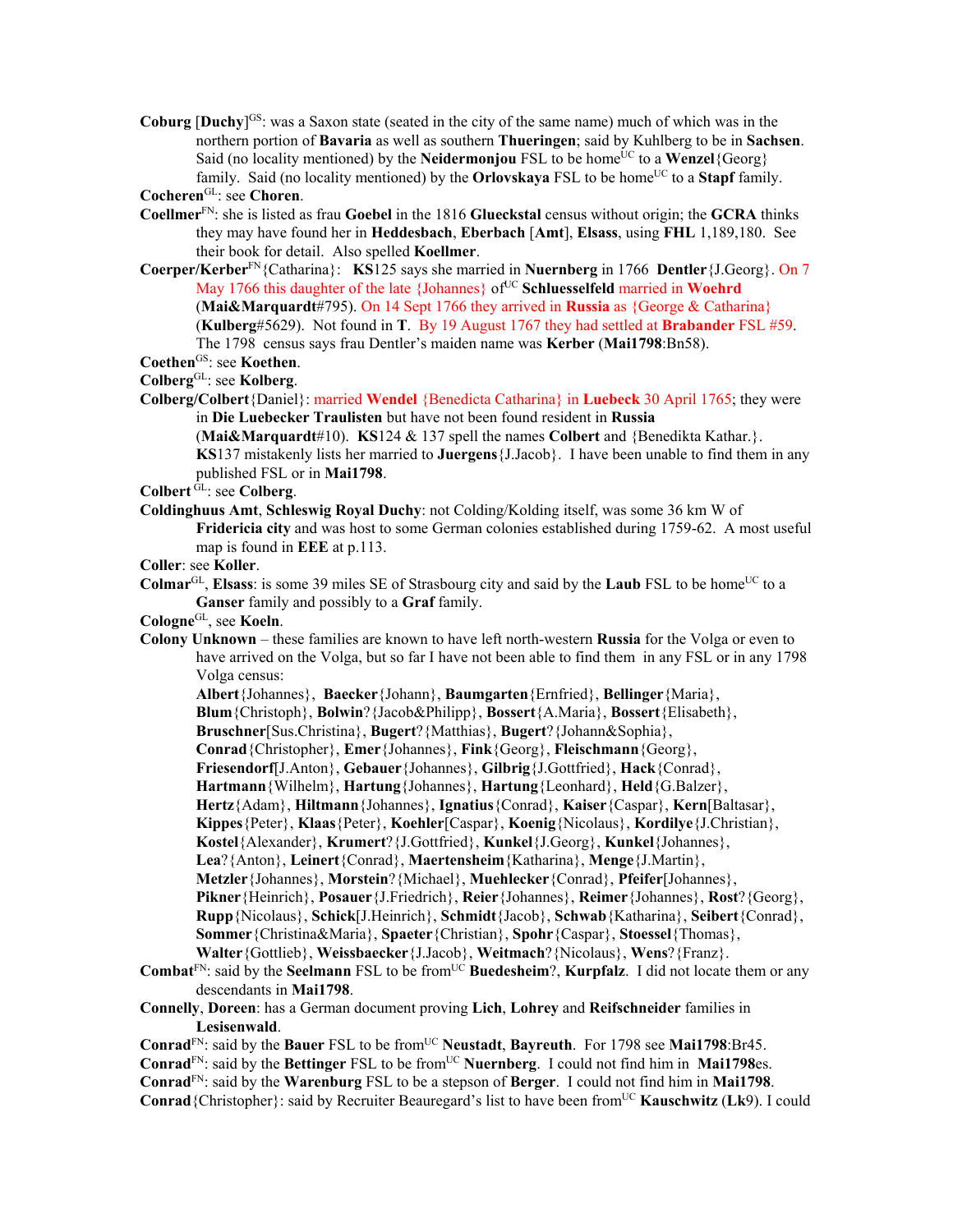not find this couple or any obvious descendants in **Mai1798**. (**Lk**68).

- **Conrad**{Heinrich}: an **Anhalt-Dessau** archival record said he was a soldier in a garrison regiment from **Woerlitz** preparing to go to **Russia** (**Mai&Marquardt**#1061 & **KS**124). I found him in no later source.
- **Conrad**{Johannes}: said **KS**124 to be a soldier who left from **Woerlitz**, [**Anhalt**-]**Dessau** [**Principality**]. I have not found him in any published FSL or in **Mai1798**. He was said to be a garrison soldier (**Mai&Marquardt**#1061).
- **Conrad**{Johannes}: said by the Recruiter Beauregard list to have come from<sup>UC</sup> **Bartschuetz** (Lk92). The wife's family name is given as **Simon** in 1798 (**Mai1798**:Sn11). Found in no FSL and with no earlier colony mentioned, they may well have been among the **Schoenchen** first settlers.
- **Conrad**{Peter+w+1c}: **Kulberg**133 said they were Reformed from<sup>UC</sup> [**Kur-**]Pfalz. Not found in **T** or in any published FSL.
- **Conrad**FN: this family name was found recorded in two different **Schotten** parish records for many generations prior to 1767 and in in **Winterhausen** marriage records 1760-1769; see **Flegel** trip.
- **Conradi/Conrady**{Hinrich/Heinrich}: was a godparent at the 5 June 1766 **Luebeck** baptism of the son of **Reincke**{Andreas} (**Mai&Marquardt**#1298). With wife {Maria} and 2 daughters he arrived in **Russia** 4 July1766, he said to be from **Dessau** (**Kulberg**#1255). Later in 1766 with wife and 1 daughter he in **Oranienbaum** took transport for the **Volga**, but the daughter died enroute (**T**5358- 5360). Not found in any published FSL. For 1792 and 1798 see **Mai1798**:Mv2192 and Bx44.
- **Consdorf**?GL, **Luxembourg**: is some 14 miles NE of **Luxembourg** city, and said by the **Brabander** FSL to be home<sup>UC</sup> to a **Braun** family.
- **Constance**GL: see **Konstanz**.
- **Constans**FN: see **Konstanz**.
- **Contwig**GL, **Pfalz-Zweibruecken Duchy**: is some 2.5 km E, of **Stambach** and is where the younger of **Artzer/Arzer**{Philipp Anton}'s children were born prior to the family leaving for Russia.
- **Copelme**?, **Frankreich**: an unidentified place said by the **Franzosen** FSL to be home<sup>UC</sup> to a **Reronge** family.
- **Copenhagen**GL: see **Kopenhagen**.
- **Corier**{Louis}: a **Luebeck** ML recorded his 10 October 1765 marriage to **Menard**{Jeanne}. **KS**124 had her given name as {Jeanna}. I did not find them in any later source.
- **Cories**FL: said by the **Orloff, Halbstad District**, **Molotschna** FSL to be fromUC
	- **Milhausen/Muehlhausen**, **East Prussia**.Also spelled **Coris**.
- **Coris**FL: see **Cories**.
- **Couchis**?FN: Herr **Couchis**? was said by the **Fischer** FSL to be fromUC **Hanlensherr**?, **Frankreich**; his frau was said to come from **Preschenelau?, Polen**. . The family name was spelled both **Gutshe**? (**Mai1798**:Mv0601) and **Koshi** in 1798 (Fs8,10).
- **County**, a country ruled by a Count.
- **Courland Duchy**GS: see **Kurland**.
- **Crael**FN: this family name was found recorded in **Schotten** parish records for many generations prior to 1767; see **Flegel** trip.
- **Crailsheim, [Ansbach Margraviate]:** said to be home<sup>UC</sup> to **Hofmann** {J.Christian Friedr.} (**Mai&Marquardt**#792).
- **Crainfeld**GL, **Hessen-Darmstadt Landgraviate**: is some 10 miles SSW of **Lauterbach**, **Hessen**. **Doris Evans** says that research done by Anneliese Micheiwski for the Frank Research Fund has found here the parents of the **Wacker** man who went to **Frank**. The **Buedingen** ML says it was home<sup>UC</sup> to a **Rauber** woman who married in 1766 a **Gies** man; by 1767 this couple was in **Walter;**  Stumpp says **Crainfield** was near **Lauterbach** (**Mai&Marquardt**#687).
- **Crainfeld**GL**, Hessen-Darmstadt**: see **Krem ….**
- **Cramer**FN: go to **Kraemer**.
- **Cratzer**{Catharina M.}: was a god parent at the baptism in **Luebeck** on 23 April 1766 of **Brueckmann**{Catharina Margaretha} daughter of {Clas} and his **Stupelfeldt** wife {A.Margaretha} (**Mai&Marquardt**#1348). No record found so far in **Russia**.
- **Crebir**: a butcher and innkeeper from **Rossbach** whose wife {A.Margaretha} was god mother at the baptism in **Friedberg** 14 April 1766 of the daughter of **Stressner**{J.Philipp}